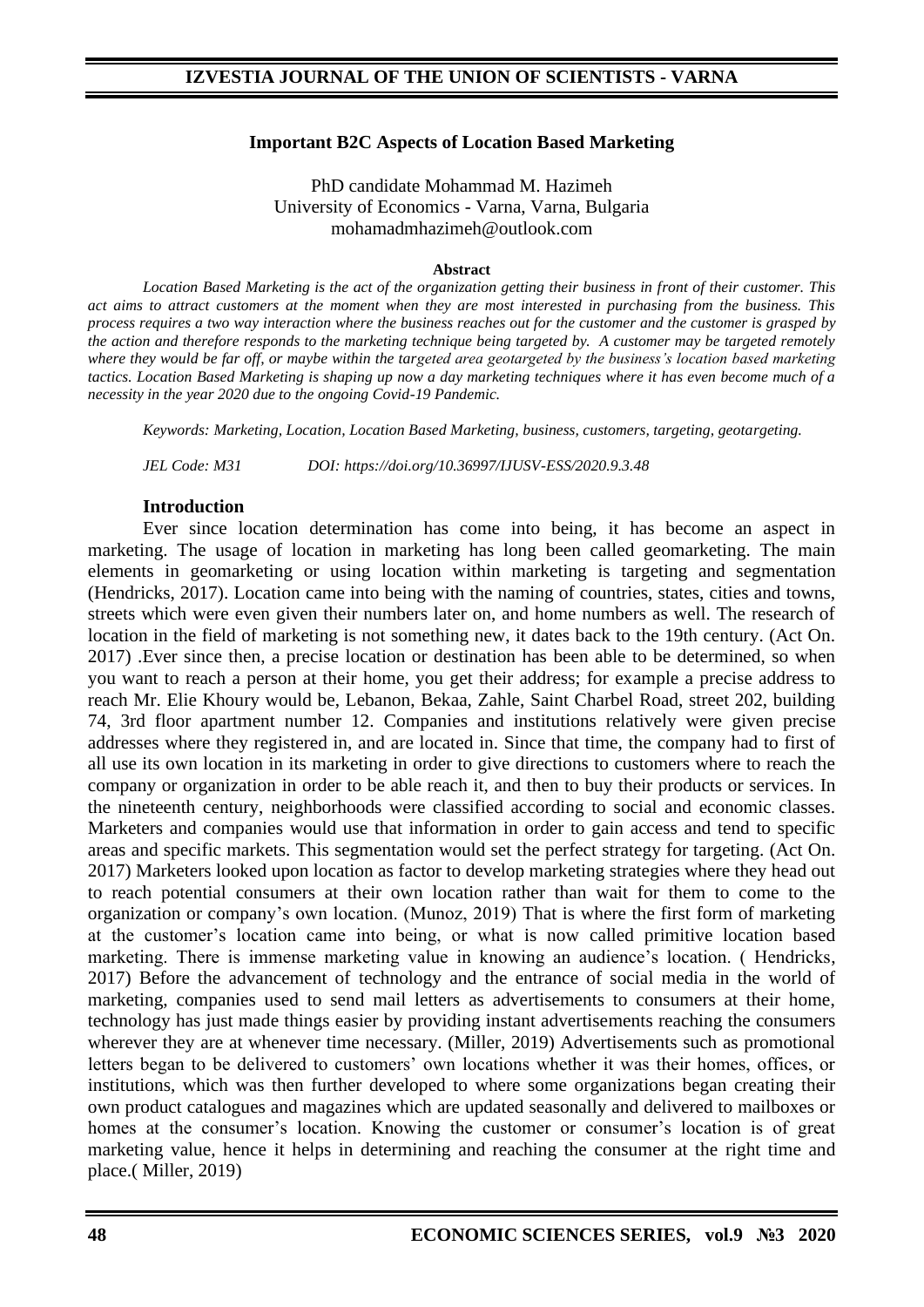#### **1. Defining Location Based Marketing**

With the advancement of technology and technological communication, came the advancement of social media and the daily internet usage. These advancements led to having most of the human population being connected to these social media networks and the internet at a twenty four hour basis through the advancement of the mobile phones which are connected to the internet the whole time and hold within them all the applications, networks and sites people use and live through. Choosing the word live through is meant literality hence human being connect to one another all through their days on these sites, networks, and applications, they communicate, express, spend their time, browse, and recently, shop, through their mobile phones. This new high usage of the mobile phones and applications has led to the advancement of marketing where most marketers and advertising agencies, or even companies with marketing departments had to shift their marketing strategies to coordinate with this technological evolution, therefore social media marketing and social media integrated marketing came into being, where it is now a necessity and plays the major role in today's marketing. All companies which have not adapted to this sort of marketing shift are considered late, or are even losing ground in now a days marketing and markets. Social Media marketing is the process of connecting to your customers during they everyday routine. Social media might be easy to use, but marketing on social media or known as social media marketing, has become a study on its own. Social media and search engines are gathering mass information about every single individual using their services throughout personal data, data entered, search engines, and even preferences used by everyday users. This mass data is the main aspect of social media marketing and targeted marketing. One main newly adapted form of marketing according to this gathered data is location based marketing. Location based marketing is a marketing strategy that mainly relies on collected location information data as a main with several other collected data factors at hand from preferences to gender, and many more. This form of marketing enables institutions to target the most potential customers, in specifically those who are within the area or region of the institution which are reachable by the institution or are able to reach it themselves. One example of location based marketing via social networks, is marketing on Facebook, and that by its own has several types, the first type is when paying to boost your post or to publish a public application that would reach out users which are not even following your business page, there has been an option added to reach out to a certain crowd upon a designated area or location which Facebook lets your determine. A second type that Facebook offers for itself is connecting users with events nearby, where the events application on Facebook notifies you of events happening which are located near you. The third and final type of location based marketing Facebook offers is being able to determine the target market with specific preferences within a certain area or parameter. Other than social media location based marketing, advertising agencies or those with direct sms messaging marketing use data gathered from applications that determine location or use GPS, in order to collect data of consumers within a certain area to enable them to be targeted by sms advertisements, promotions and offers. Location based marketing is the process of an institution reaching out for the consumers in a certain targeted location with special promotions, offers, or demand creating advertisements that lead these consumers into purchasing goods or services from the institution depending on what it has to offer. Location based marketing has become a major stream of today's marketing and the main aspect of social media marketing, with a tendency of its usage to grow till it becomes a necessity to a huge chunk of companies and organizations. In other words, location based marketing is the today and future of marketing.

Location Based Marketing has enabled the interaction between businesses and customers and has made the relationship between these two sides on a much personal and direct level, therefore leading to an increase on the usage of Location Based Marketing techniques by both businesses and customers due to the important aspects in which LBM contains which have made it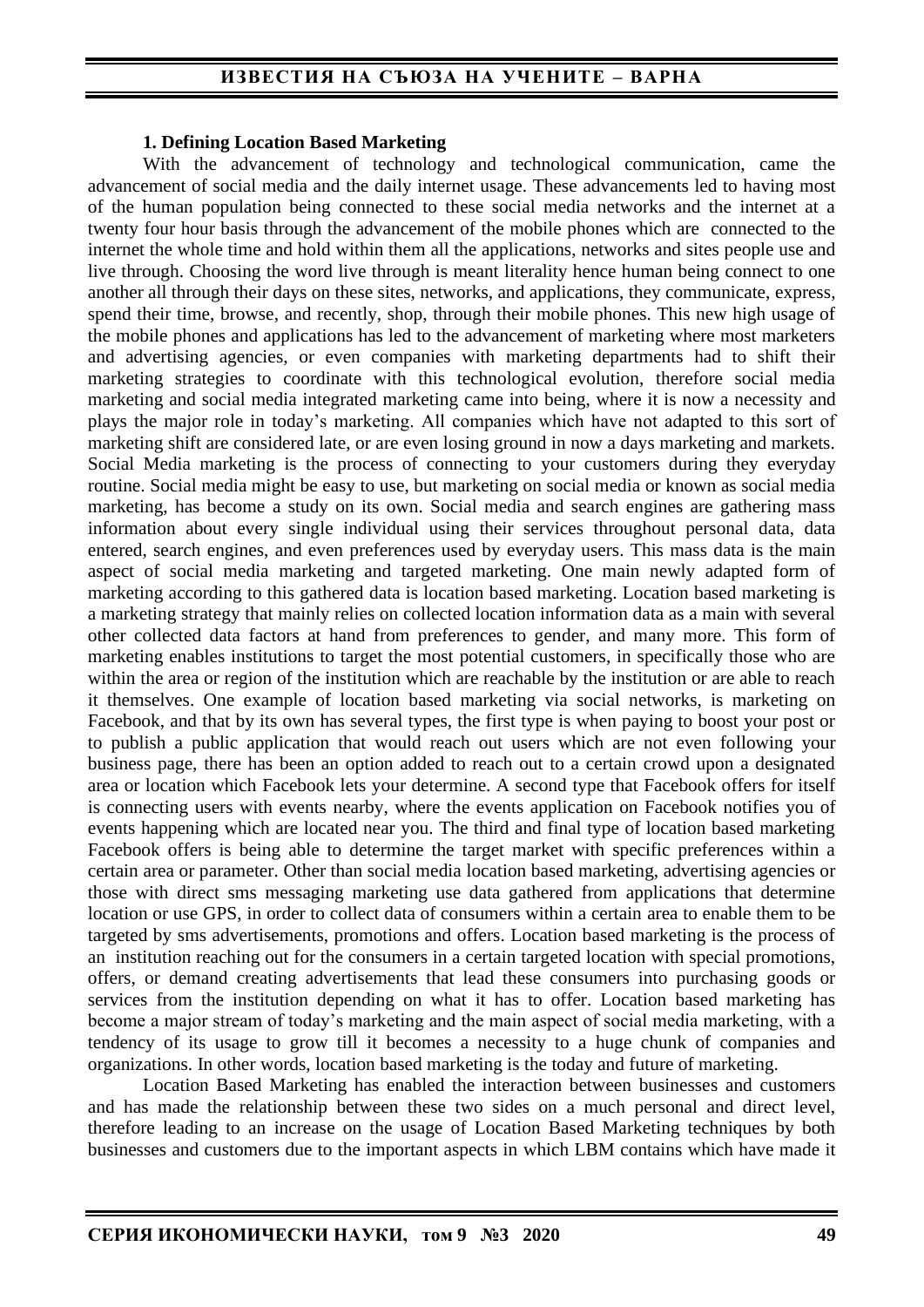in most cases much more satisfactory as a return on investment for businesses and as a shopping experience for customers.

# **2. Location Based Marketing Applied**

Location Based Marketing are the marketing tactics based upon the consumer's geographical location. These tactics take into consideration data collected about and from consumers. Location Based Marketing or LBM, is any form of marketing that uses location data in order to have the upper hand, or better odds in delivering the message to the customer at the right time and place. (Chamberlain, 2017) Where the marketing department looking to adapt LBM must primarily collect location data surrounding the potential market and target market, which this data is not only the location factor of these customers but may also include several other factors. Consumer's trust in technology is what has led to giving location based marketing an upper hand, hence the more the consumer trusts in technology the more personal data he enters into this technology leading to more data being available to the organizations which in return uses that data to target the consumer. Location Based Marketing tactics may include online and offline targeting methods. These methods aim to design specific targeted advertisements that reach out to consumers with the goal of turning them into possible customers. ( Miller, 2019) This is where the role of the marketing team is to develop the marketing campaign or advertisement which would lead to having the targeted potential customer convinced therefore creating demand on the product or service being marketed.

The term often used to define location based marketing is "Geomarketing". ( Miller, 2019) Geo, referring to the word geography resembling the geographical location of the customer in which location based comes from, and marketing. The main aim of location based marketing may be summarized by the phrase "getting your business in front of customers when they are most interested in purchasing your product or service. (Hendricks, 2017) This is precisely what the process of location based marketing is about, because by achieving this process, it is more likely to have the customer go through with the purchase of the product or service, therefore achieving what any marketing strategy aims for. A customer walking into a shopping area, is a potential customer, and once he is already present in that area, it means this is the right place and time to target that customer because they are most likely present to browse or shop, and so delivering the precise message needed could turn into the precise purchase trigger.

# **3. Business Approaches Towards Customers in Location Based Marketing**

Location based marketing does not only depend or rely on having the customer being present or near a specific area. The organization, store, or company can be far off, yet set a designated potential market area in order to target. This process is achieved through online tactics. The preferences data collected through several forms or provided by numerous platforms grant access to the marketing teams in order to target these potential customers. This option is mostly present on social media platforms. For example, if a potential consumer is browsing along his newsfeed on Facebook, a 50% sale advertisement on Sketchers running shoes would with no doubt grab his attention, and possibly cause him to want to grab the chance to order his running shoes online from the provided link without even having to have moved to the store to check up the promotions and make the purchase. (Munoz, 2019)

Location Based Marketing data gathering can play an essential role in shaping up the location target to a certain area by marketers or by a specific company. The data gathered is essential in analyzing popularity and demand of the company's product or brand in a certain area. This company could use this data intelligence to analyze and interpret the attribution and orders upon their product in the specified area. The area may be a street, a town, a city, a state, or even a country. This knowledge would help shape up the company's marketing strategy within that